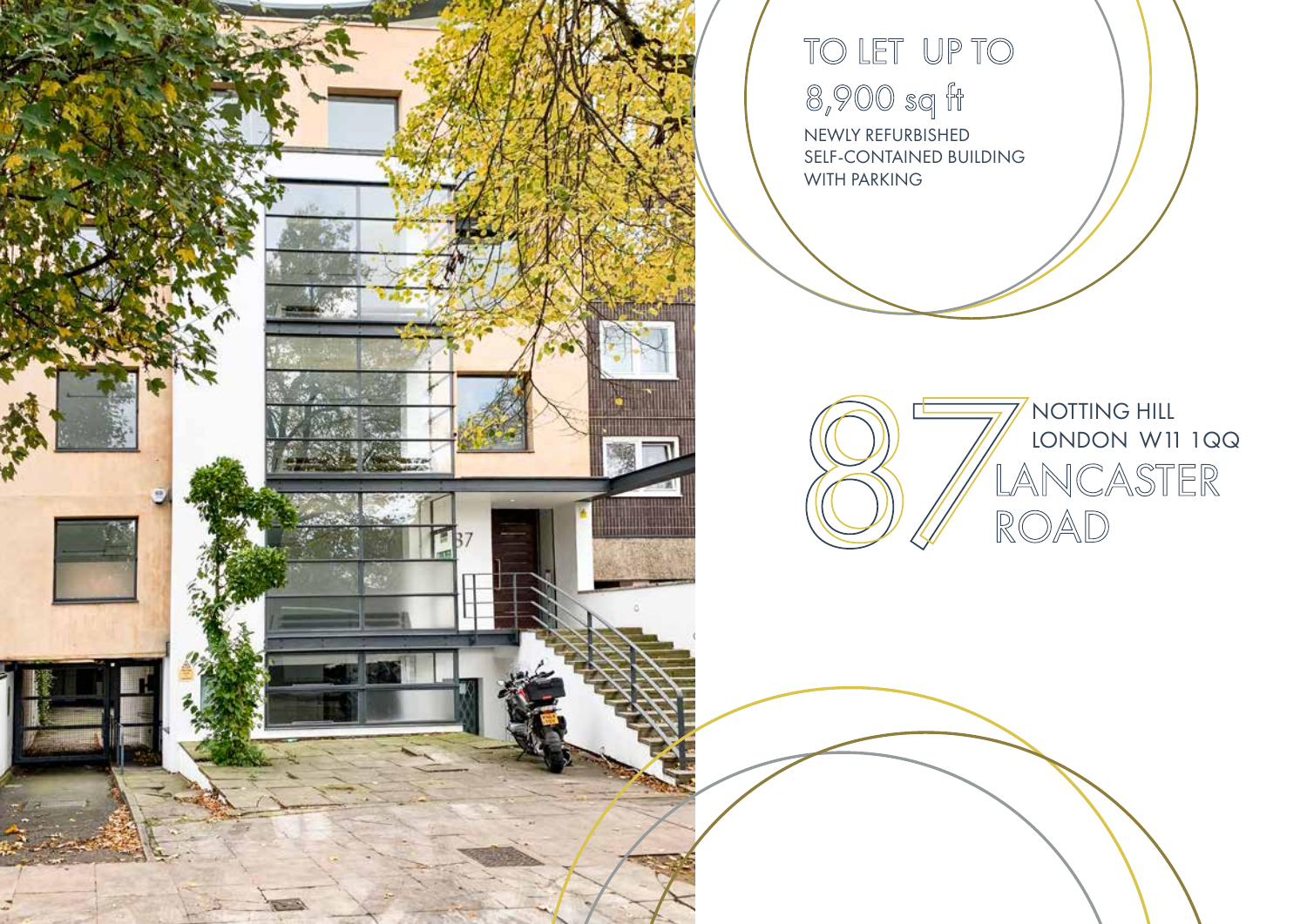



#### SPECIFICATION

- air-conditioning
- fully raised access floors
- new LED lighting
- new showers
- bike storage facilities
- kitchenettes throughout
- superb light
- roof terrace
- secure parking



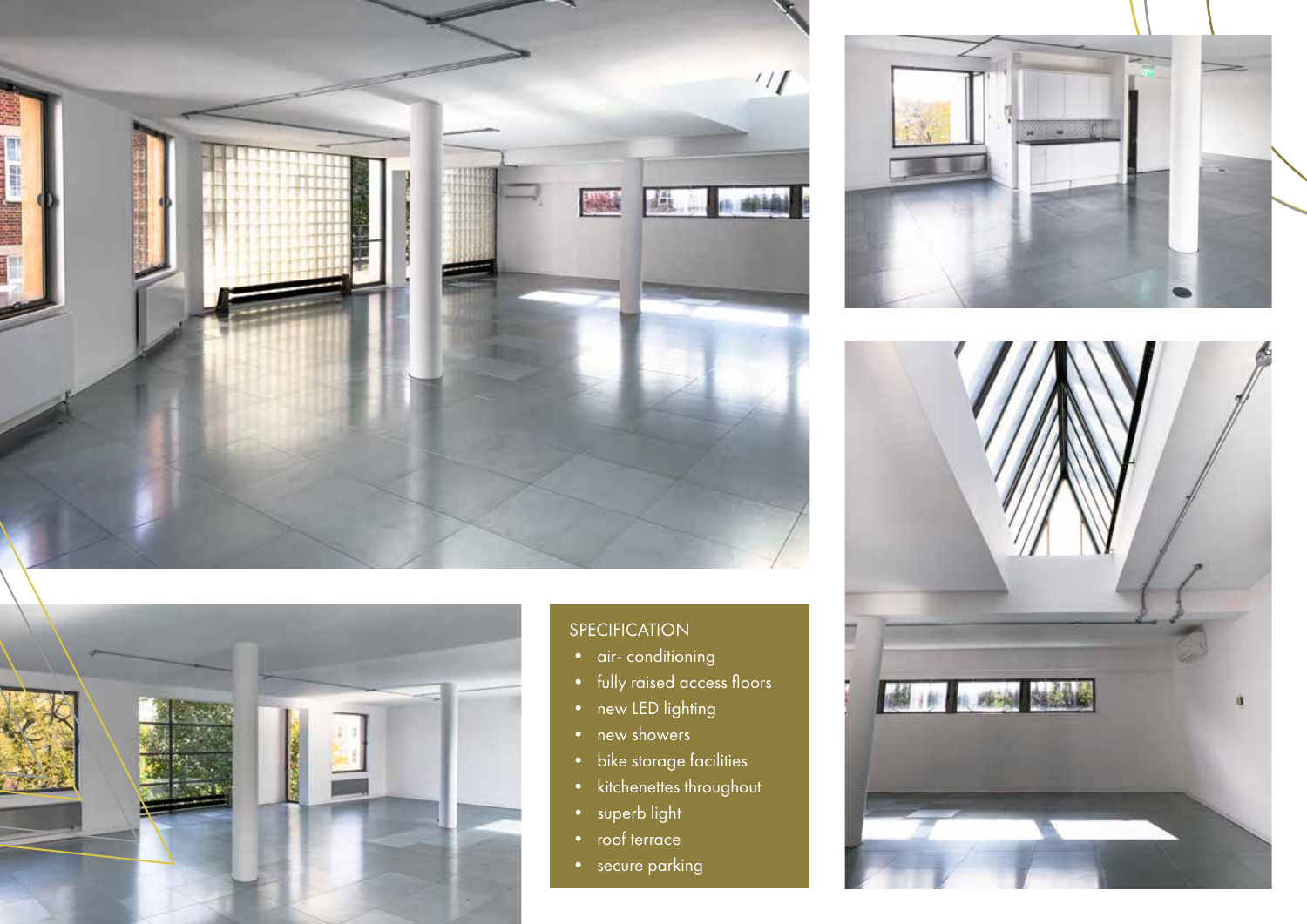

## DESCRIPTION

This unique building was originally built in 1990 and designed by Munkenbeck and Marshall architects as the headquarters for Monsoon. Arranged over ground, lower ground and four upper floors with a roof terrace on the 4th floor. All floors are served by a feature glass panelled passenger lift in the central core. The building also benefits from secure car parking underneath the property at lower ground floor level and in front of the building.



Misrepresentation Act 1967: These particulars are believed to be correct but their accuracy is not guaranteed and they do not form part of any contract. Unless otherwise stated, all prices and rents are quoted exclusive of VAT Brochure December 2020



## ACCOMMODATION

4th floor office & terrace

| <b>FLOOR</b> | SIZE SQ FT | SIZE SQ M |
|--------------|------------|-----------|
| fourth       | 863        | 80.2      |
| third        | 1,122      | 104.2     |
| second       | 1,189      | 110.4     |
| first        | 2,429      | 225.7     |
| ground       | 2,553      | 237.2     |
| lower ground | 738        | 68.6      |
| <b>TOTAL</b> | 8894       | 826.3     |
|              |            |           |

### IN DETAIL

RENT £55 per sq ft

RATES<br>£18.80 per sq ft (19/20). To be confirmed with the Local Authority

SERVICE CHARGE To be confirmed

#### TERMS

Available floor by floor or as a whole on a new lease direct from the freeholder

EPC Rated C (75)



ALL ABOUT

87

4th floor terrace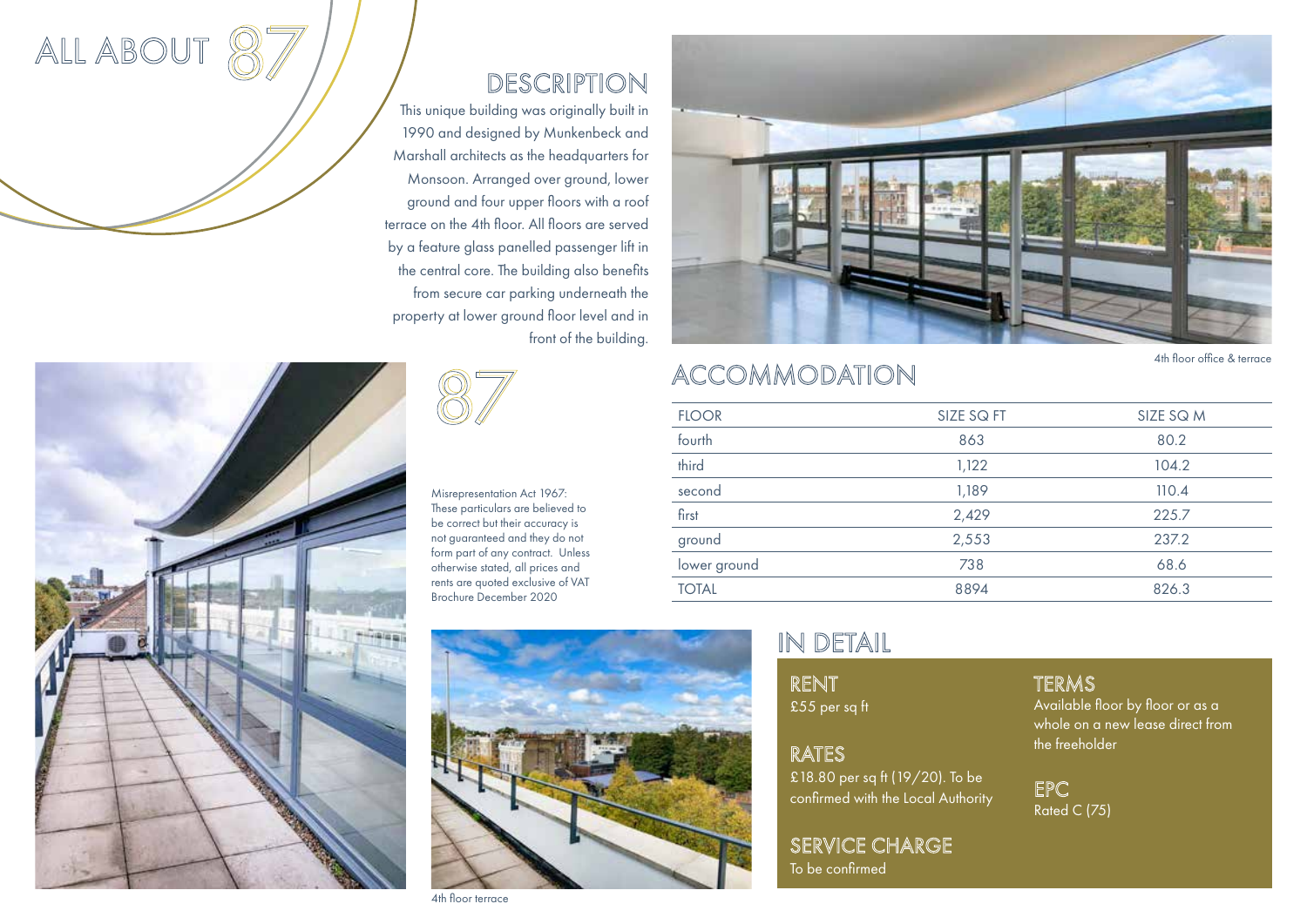

PLANS 87







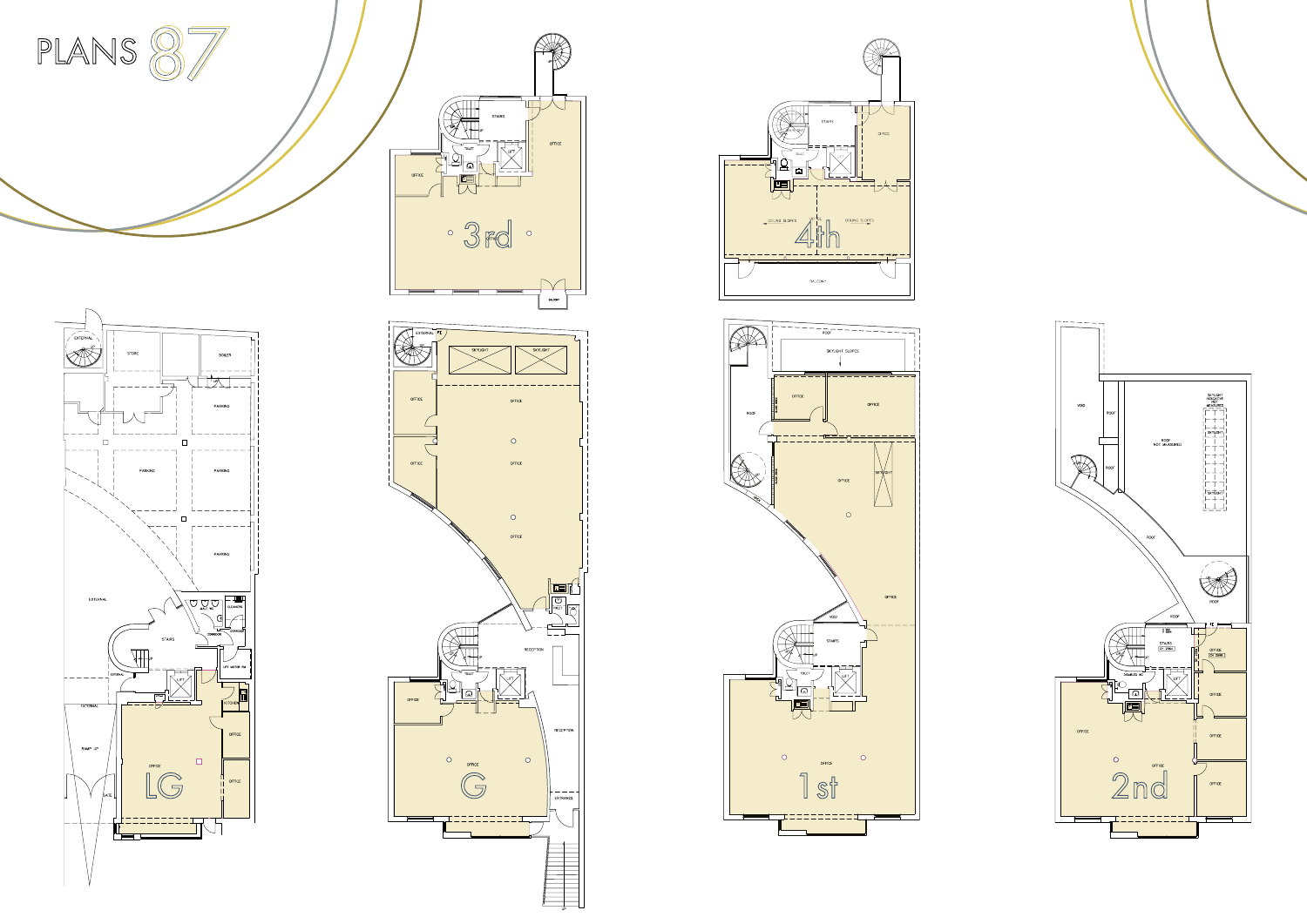# LOCATION 87

Prominently located on Lancaster Road just between Ladbroke Grove and Portobello Road and less than 2 minutes walk from Ladbroke Grove station (Circle and Hammersmith & City lines). There is an abundance of quality local amenities in the surrounding area particularly along Portobello Road and towards Notting Hill Gate.





10 mins

**Hammersmith** 13 mins



WELL CONNECTED

Heathrow T1,2 & 3 37 mins

# WOOD LANE A219 A40 WESTWAY  $\overline{\phantom{a}}$ City A3220 WEST CROSS ROUTE Wood Lane